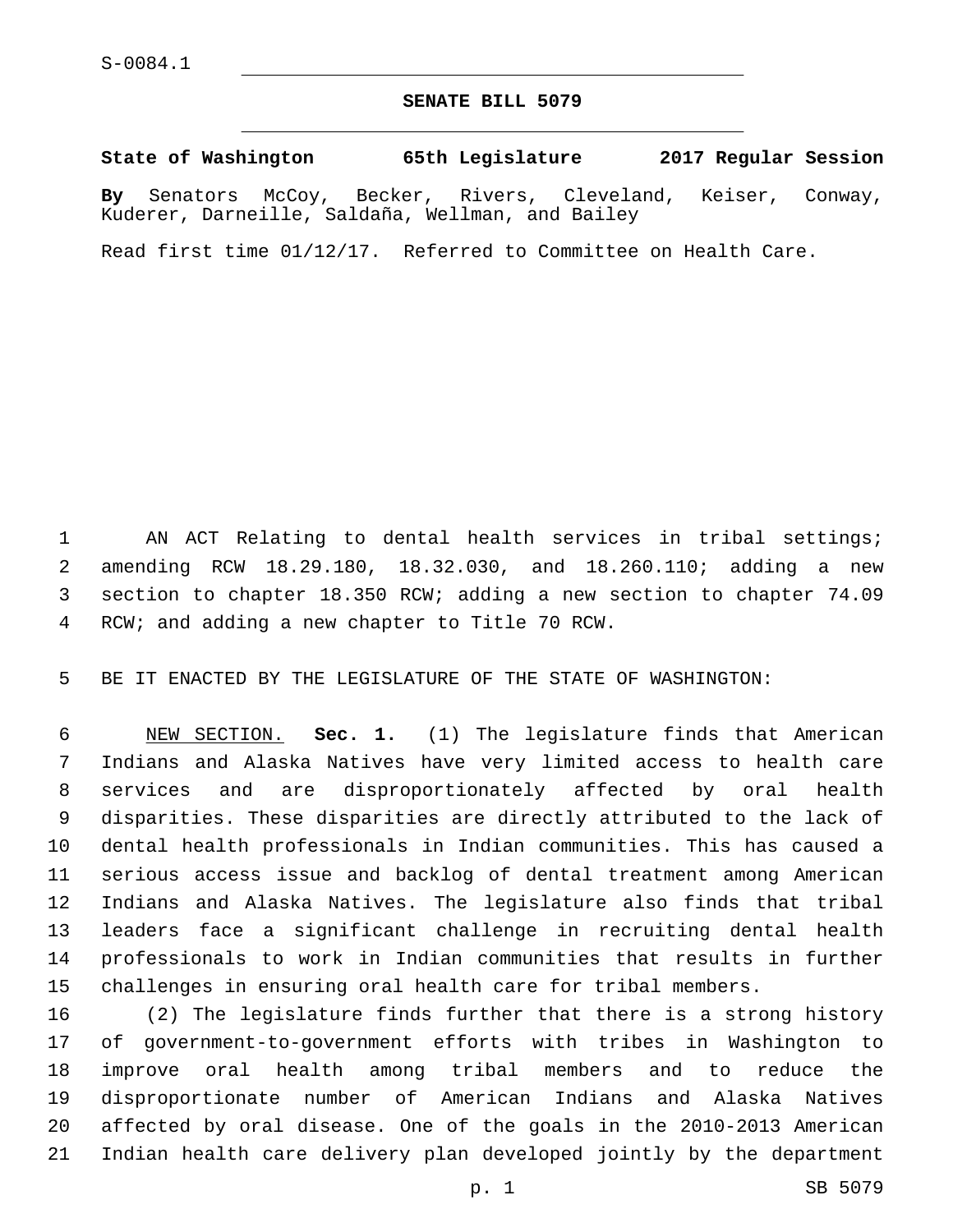of health and the American Indian health commission is to improve the oral health of tribal members and the ability of tribes to provide comprehensive dental services in their communities. A critical objective to achieving that goal is "to explore options for the use of trained/certified expanded function personnel in order to increase oral health care services in tribal communities."6

 (3) The legislature finds further that sovereign tribal governments are in the best position to determine which strategies can effectively extend the ability of dental health professionals to provide care for children and others at risk of oral disease and increase access to oral health care for tribal members. The legislature does not intend to prescribe the general practice of 13 dental health aide therapists in the state.

 NEW SECTION. **Sec. 2.** (1) Dental health aide therapist services are authorized by this chapter under the following conditions:

 (a) The person providing services is certified as a dental health 17 aide therapist by:

 (i) A federal community health aide program certification board; 19 or

 (ii) A federally recognized Indian tribe that has adopted certification standards that meet or exceed the requirements of a federal community health aide program certification board;

23 (b) All services are performed:

 (i) In a practice setting within the exterior boundaries of a tribal reservation and operated by an Indian health program or an 26 urban Indian organization;

 (ii) In accordance with the standards adopted by the certifying body in (a) of this subsection, including scope of practice, 29 training, supervision, and continuing education;

 (iii) Pursuant to any applicable written standing orders by a 31 supervising dentist; and

 (iv) On persons who are members of a federally recognized tribe or otherwise eligible for services under Indian health service criteria, pursuant to the Indian health care improvement act, 25 U.S.C. Sec. 1601 et seq.35

 (2) The performance of dental health aide therapist services is authorized for a person when working within the scope, supervision, and direction of a dental health aide therapy training program that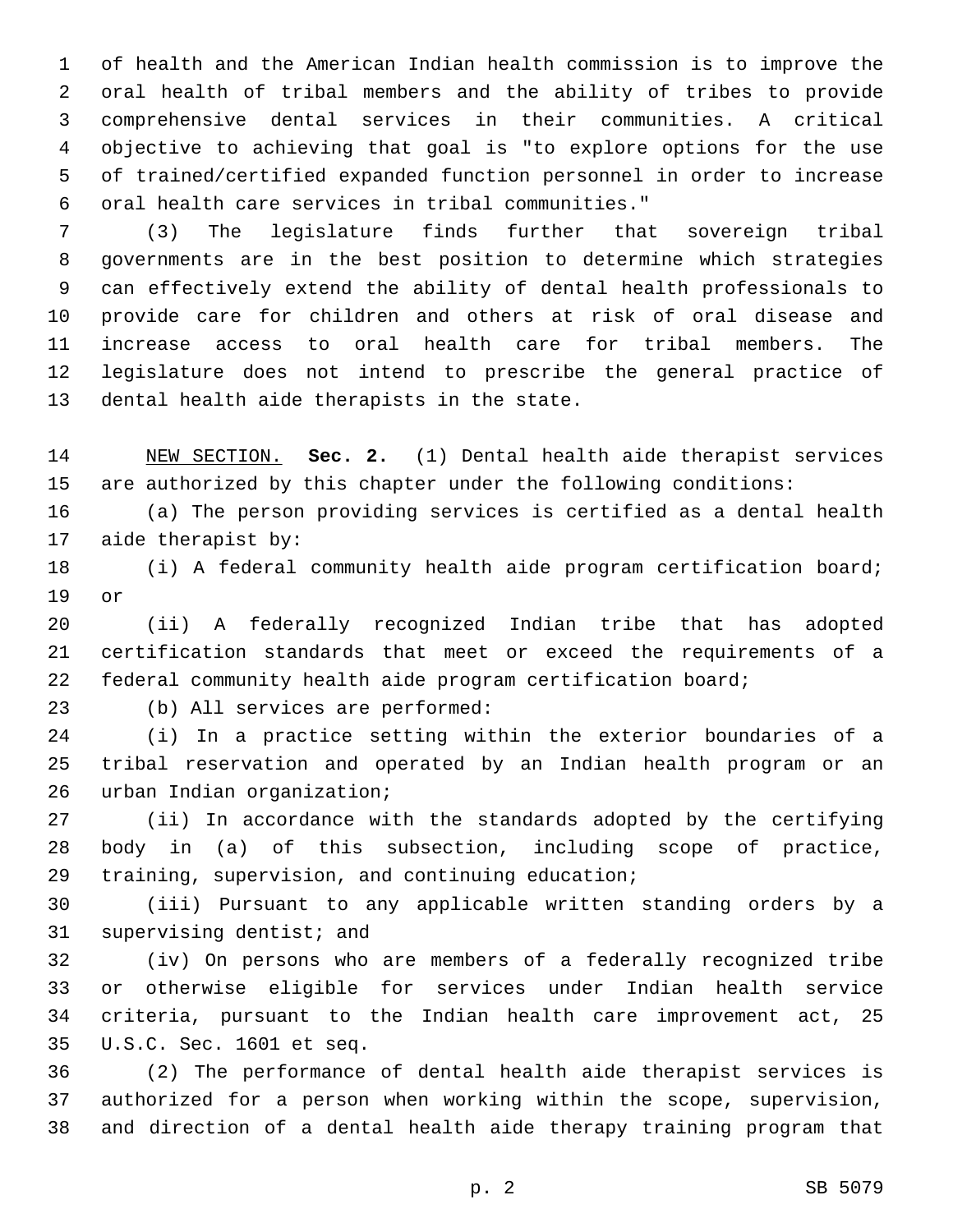is certified by an entity described in subsection (1) of this 2 section.

 (3) All services performed within the scope of subsection (1) or (2) of this section, including the employment or supervision of such services, are exempt from licensing requirements under chapters 18.29, 18.32, 18.260, and 18.350 RCW.6

 NEW SECTION. **Sec. 3.** The definitions in this section apply throughout this chapter unless the context clearly requires otherwise.

 (1) "Dental health aide therapist" means a person who has met the training and education requirements, and satisfies other conditions, to be certified as a dental health aide therapist by a federal community health aide program certification board or by a federally recognized Indian tribe that has adopted certification standards that meet or exceed the requirements of a federal community health aide 16 program certification board.

 (2) "Federal community health aide program" means a program operated by the Indian health service under the applicable provisions of the Indian health care improvement act, 25 U.S.C. Sec. 1616l.

 (3) "Indian health program" and "urban Indian organization" have the same meaning as the definitions provided in the Indian health care improvement act, 25 U.S.C. Sec. 1603, as those definitions exist 23 on the effective date of this section.

 **Sec. 4.** RCW 18.29.180 and 2004 c 262 s 4 are each amended to read as follows:25

 The following practices, acts, and operations are excepted from 27 the operation of this chapter:

 (1) The practice of dental hygiene in the discharge of official duties by dental hygienists in the United States armed services, coast guard, public health services, veterans' bureau, or bureau of 31 Indian affairs;

 (2) Dental hygiene programs approved by the secretary and the practice of dental hygiene by students in dental hygiene programs approved by the secretary, when acting under the direction and supervision of persons licensed under chapter 18.29 or 18.32 RCW 36 acting as instructors;

 (3) The practice of dental hygiene by students in accredited dental hygiene educational programs when acting under the direction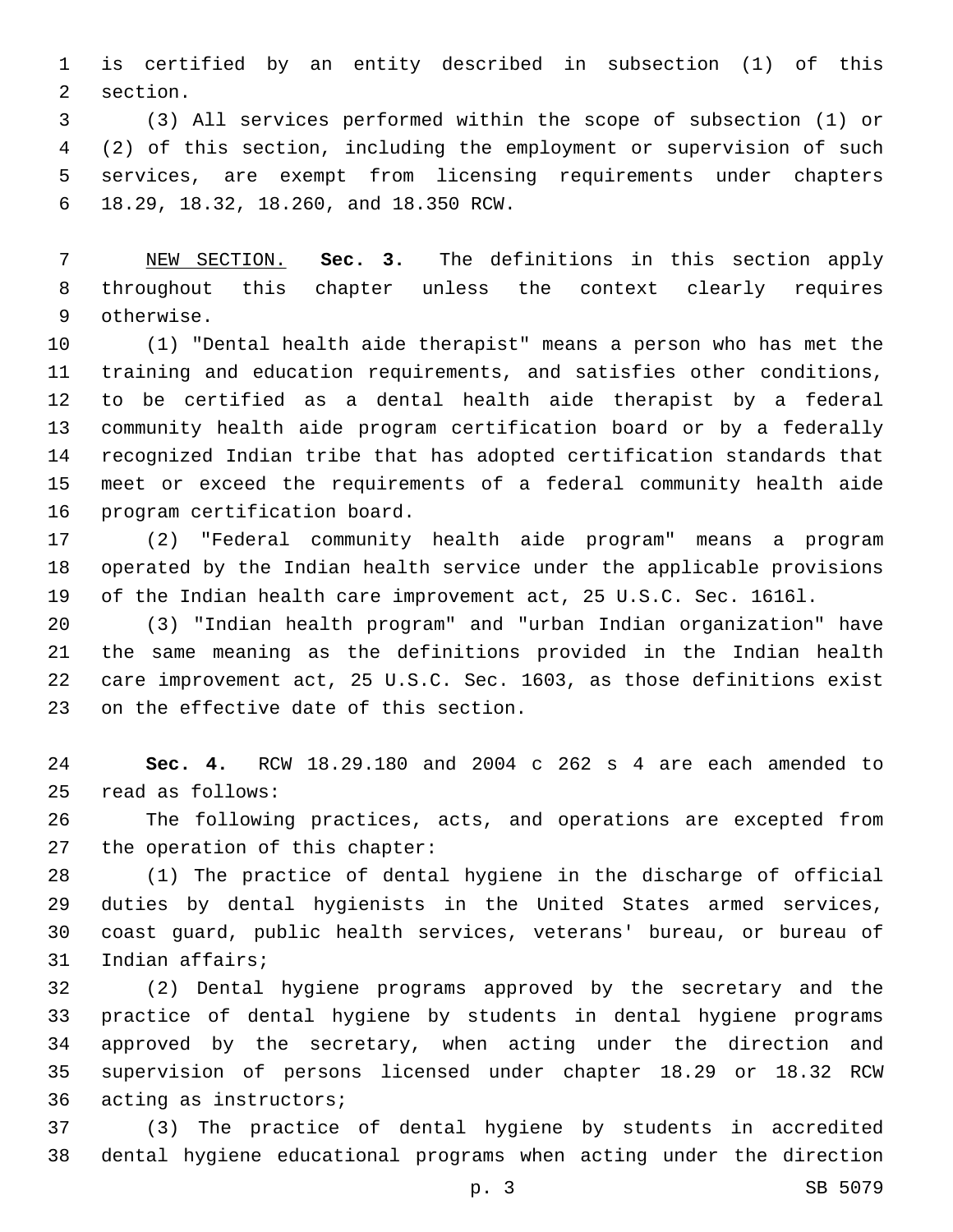and supervision of instructors licensed under chapter 18.29 or 18.32 RCW; and

 (4) The performance of dental health aide therapist services to the extent authorized under chapter 70.--- RCW (the new chapter 5 created in section 9 of this act).

 **Sec. 5.** RCW 18.32.030 and 2012 c 23 s 7 are each amended to read 7 as follows:

 The following practices, acts, and operations are excepted from 9 the operation of the provisions of this chapter:

 (1) The rendering of dental relief in emergency cases in the practice of his or her profession by a physician or surgeon, licensed as such and registered under the laws of this state, unless the physician or surgeon undertakes to or does reproduce lost parts of the human teeth in the mouth or to restore or to replace in the human 15 mouth lost or missing teeth;

 (2) The practice of dentistry in the discharge of official duties by dentists in the United States federal services on federal reservations, including but not limited to the armed services, coast guard, public health service, veterans' bureau, or bureau of Indian 20 affairs;

 (3) Dental schools or colleges approved under RCW 18.32.040, and the practice of dentistry by students in accredited dental schools or colleges approved by the commission, when acting under the direction 24 and supervision of Washington state-licensed dental school faculty;

 (4) The practice of dentistry by licensed dentists of other states or countries while appearing as clinicians at meetings of the Washington state dental association, or component parts thereof, or at meetings sanctioned by them, or other groups approved by the 29 commission;

 (5) The use of roentgen and other rays for making radiographs or similar records of dental or oral tissues, under the supervision of a 32 licensed dentist or physician;

 (6) The making, repairing, altering, or supplying of artificial restorations, substitutions, appliances, or materials for the correction of disease, loss, deformity, malposition, dislocation, fracture, injury to the jaws, teeth, lips, gums, cheeks, palate, or associated tissues or parts; providing the same are made, repaired, altered, or supplied pursuant to the written instructions and order of a licensed dentist which may be accompanied by casts, models, or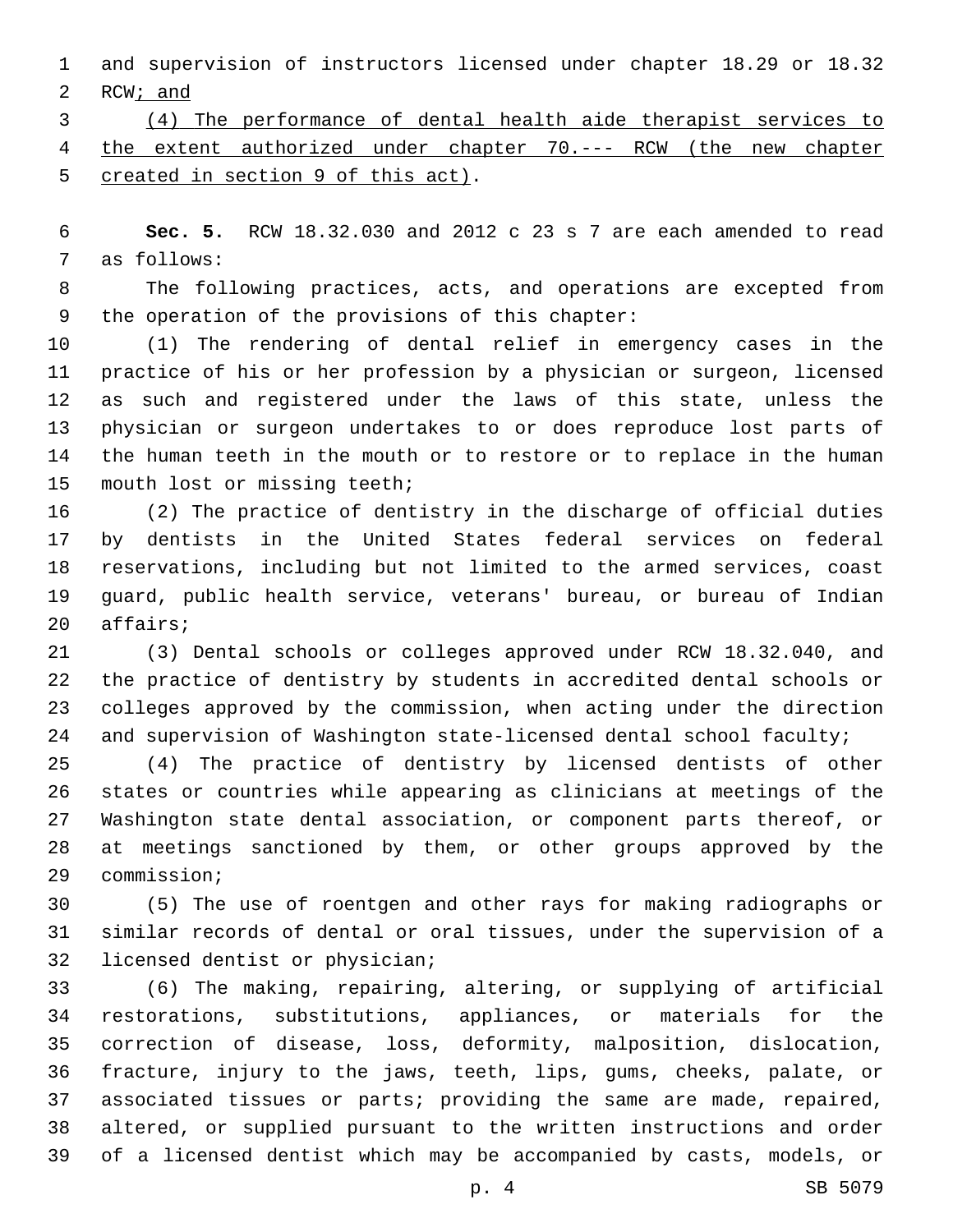impressions furnished by the dentist, and the prescriptions shall be retained and filed for a period of not less than three years and shall be available to and subject to the examination of the secretary 4 or the secretary's authorized representatives;

 (7) The removal of deposits and stains from the surfaces of the teeth, the application of topical preventative or prophylactic agents, and the polishing and smoothing of restorations, when performed or prescribed by a dental hygienist licensed under the laws 9 of this state;

 (8) A qualified and licensed physician and surgeon or osteopathic physician and surgeon extracting teeth or performing oral surgery pursuant to the scope of practice under chapter 18.71 or 18.57 RCW;

 (9) The performing of dental operations or services by registered dental assistants and licensed expanded function dental auxiliaries holding a credential issued under chapter 18.260 RCW when performed under the supervision of a licensed dentist, or by other persons not licensed under this chapter if the person is licensed pursuant to chapter 18.29, 18.57, 18.71, or 18.79 RCW as it applies to registered nurses and advanced registered nurse practitioners, each while acting within the scope of the person's permitted practice under the person's license: PROVIDED HOWEVER, That such persons shall in no event perform the following dental operations or services unless permitted to be performed by the person under this chapter or chapters 18.29, 18.57, 18.71, 18.79 as it applies to registered nurses and advanced registered nurse practitioners, and 18.260 RCW:

 (a) Any removal of or addition to the hard or soft tissue of the 27 oral cavity;

 (b) Any diagnosis of or prescription for treatment of disease, pain, deformity, deficiency, injury, or physical condition of the 30 human teeth or jaws, or adjacent structure;

 (c) Any administration of general or injected local anaesthetic of any nature in connection with a dental operation, including 33 intravenous sedation;

34 (d) Any oral prophylaxis;

 (e) The taking of any impressions of the teeth or jaw or the relationships of the teeth or jaws, for the purpose of fabricating 37 any intra-oral restoration, appliance, or prosthesis; ((and))

 (10) The performing of dental services described in RCW 18.350.040 by dental anesthesia assistants certified under chapter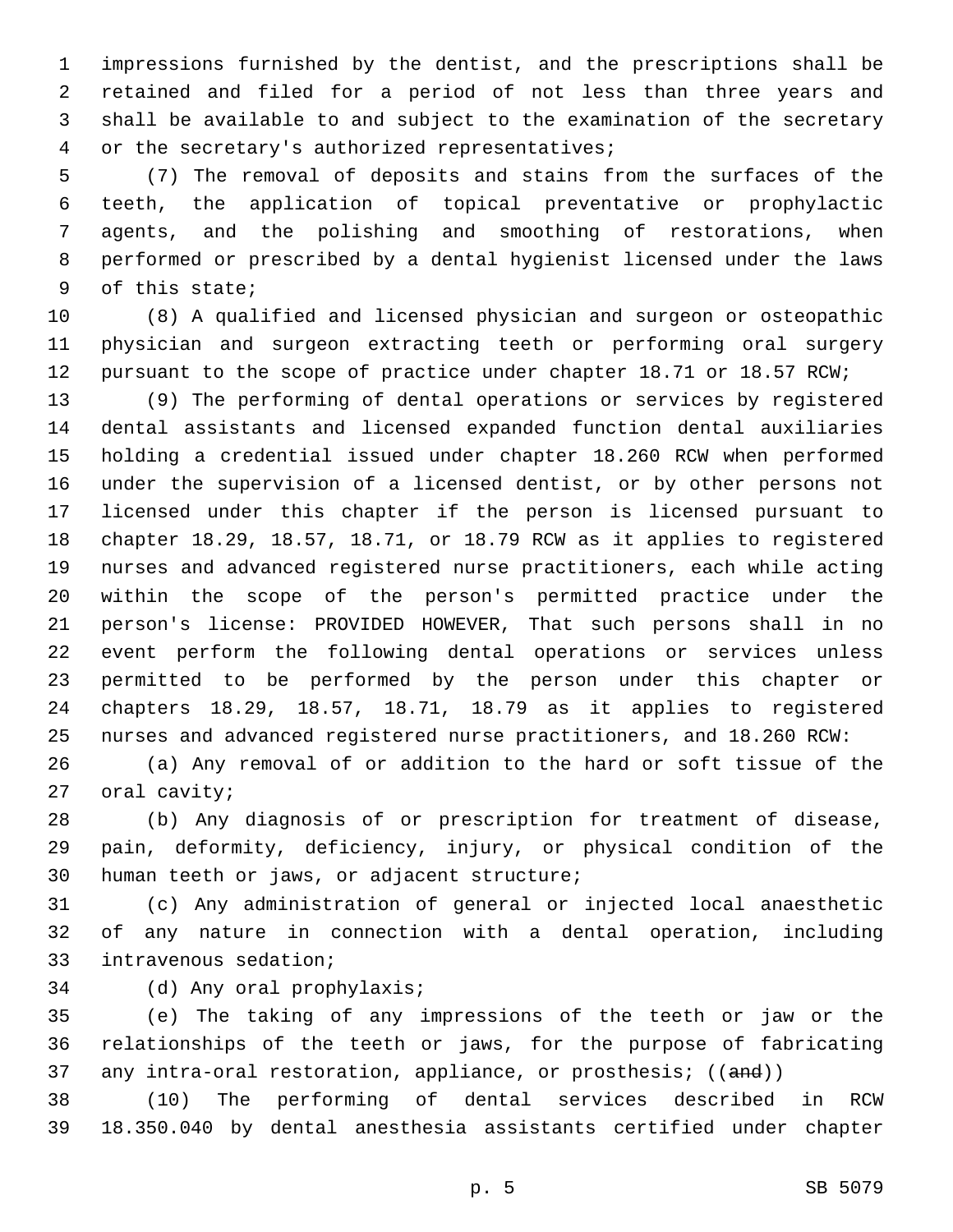18.350 RCW when working under the supervision and direction of an 2 oral and maxillofacial surgeon or dental anesthesiologist; and

 (11) The performance of dental health aide therapist services to the extent authorized under chapter 70.--- RCW (the new chapter 5 created in section 9 of this act).

 **Sec. 6.** RCW 18.260.110 and 2012 c 229 s 502 are each amended to 7 read as follows:

Nothing in this chapter may be construed to prohibit or restrict:

 (1) The practice of a dental assistant in the discharge of official duties by dental assistants in the United States federal services on federal reservations, including but not limited to the armed services, coast guard, public health service, veterans' bureau, 13 or bureau of Indian affairs;

 (2) Expanded function dental auxiliary education and training programs approved by the commission and the practice as an expanded function dental auxiliary by students in expanded function dental auxiliary education and training programs approved by the commission, when acting under the direction and supervision of persons licensed 19 under chapter 18.29 or 18.32 RCW;

 (3) Dental assistant education and training programs, and the practice of dental assisting by students in dental assistant education and training programs approved by the commission or offered at a school approved or licensed by the workforce training and education coordinating board, student achievement council, state board for community and technical colleges, or Washington state skill centers certified by the office of the superintendent of public instruction, when acting under the direction and supervision of persons registered or licensed under this chapter or chapter 18.29 or 29 18.32 RCW; (( $\Theta$ ))

 (4) The practice of a volunteer dental assistant providing services under the supervision of a licensed dentist in a charitable 32 dental clinic, as approved by the commission in rule; or

 (5) The performance of dental health aide therapist services to the extent authorized under chapter 70.--- RCW (the new chapter 35 created in section 9 of this act).

 NEW SECTION. **Sec. 7.** A new section is added to chapter 18.350 37 RCW to read as follows: